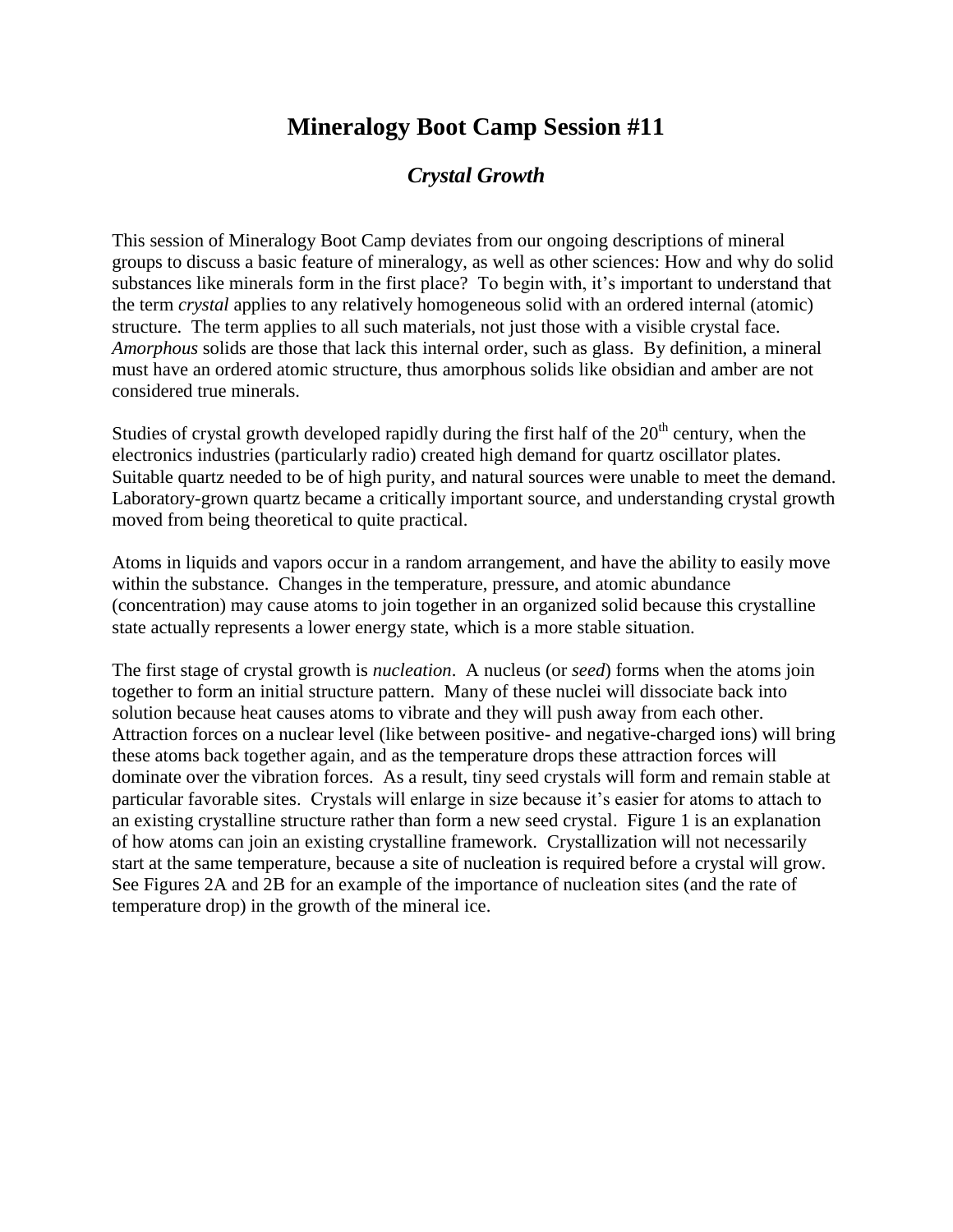

Figure 1. This is a simplified example of how crystals grow by the addition of atoms dissolved in a solution. The blue circles represent atoms. The red lines indicate atomic bonds holding the crystalline structure together. Short red lines projecting out of the crystalline structure represent available bonds that can attract passing free ions. Two atoms are approaching the structure and will join it, but most likely at particular sites. In both cases the atoms will tend to attach at the site shown by the green arrow because there are three bonds available, creating a stronger structure. The orange arrows indicate less likely sites, because only two bonds are available to hold the new atom in place. The "step" position shown by the green arrow sites allows the crystal to grow faster than might otherwise be expected when having atoms just randomly join any location. In three-dimensions, this "step" growth pattern results in crystal faces growing in a corkscrew or spiral fashion rather than simply adding flat atomic layers one on top of another.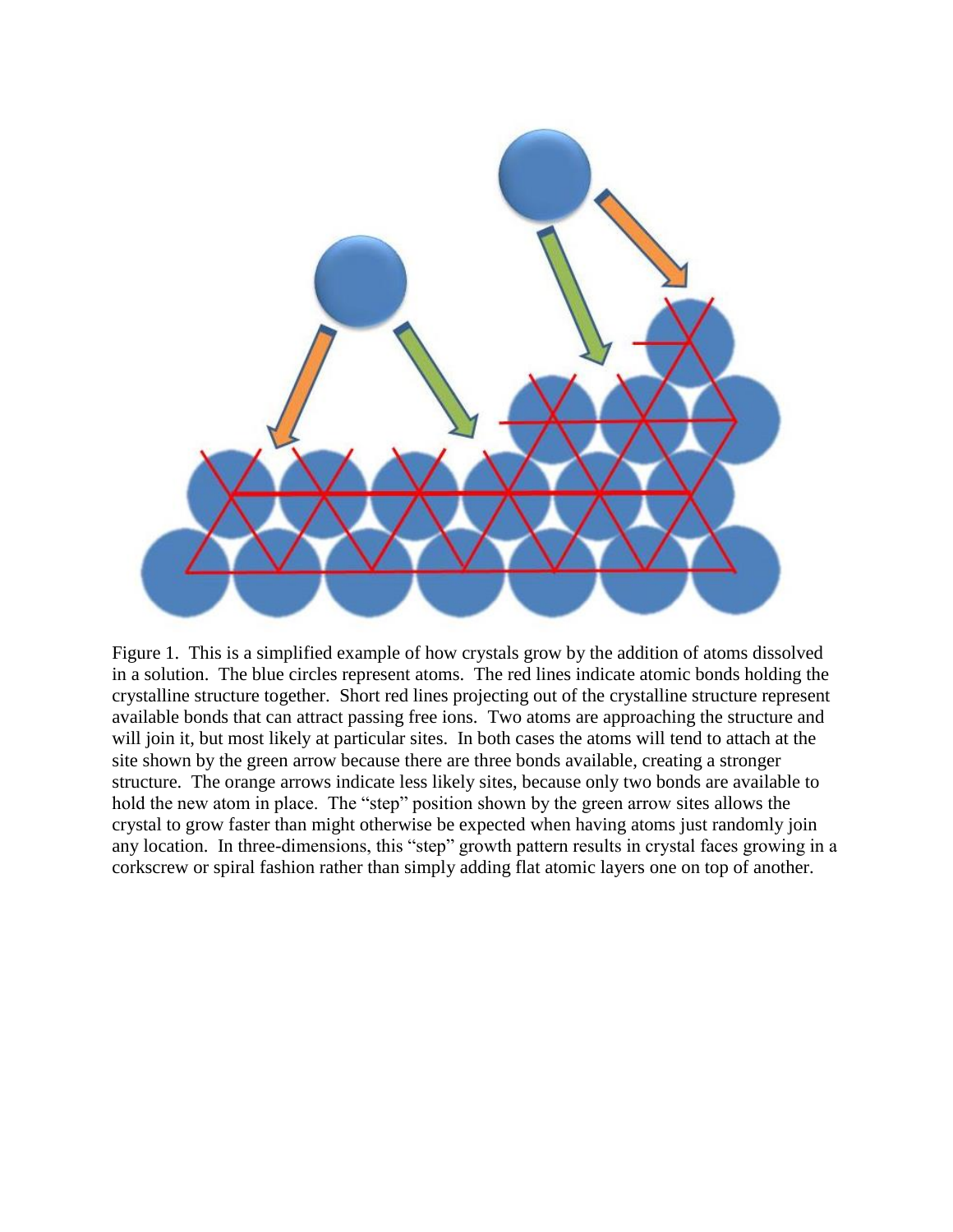

Figure 2A. The wiper streaks on this windshield provided the proper nucleation sites for ice to form once the temperature got cold enough to precipitate water vapor out of the atmosphere and form ice. This pattern of mineral growth most likely was the result of a very slow drop in atmospheric temperature.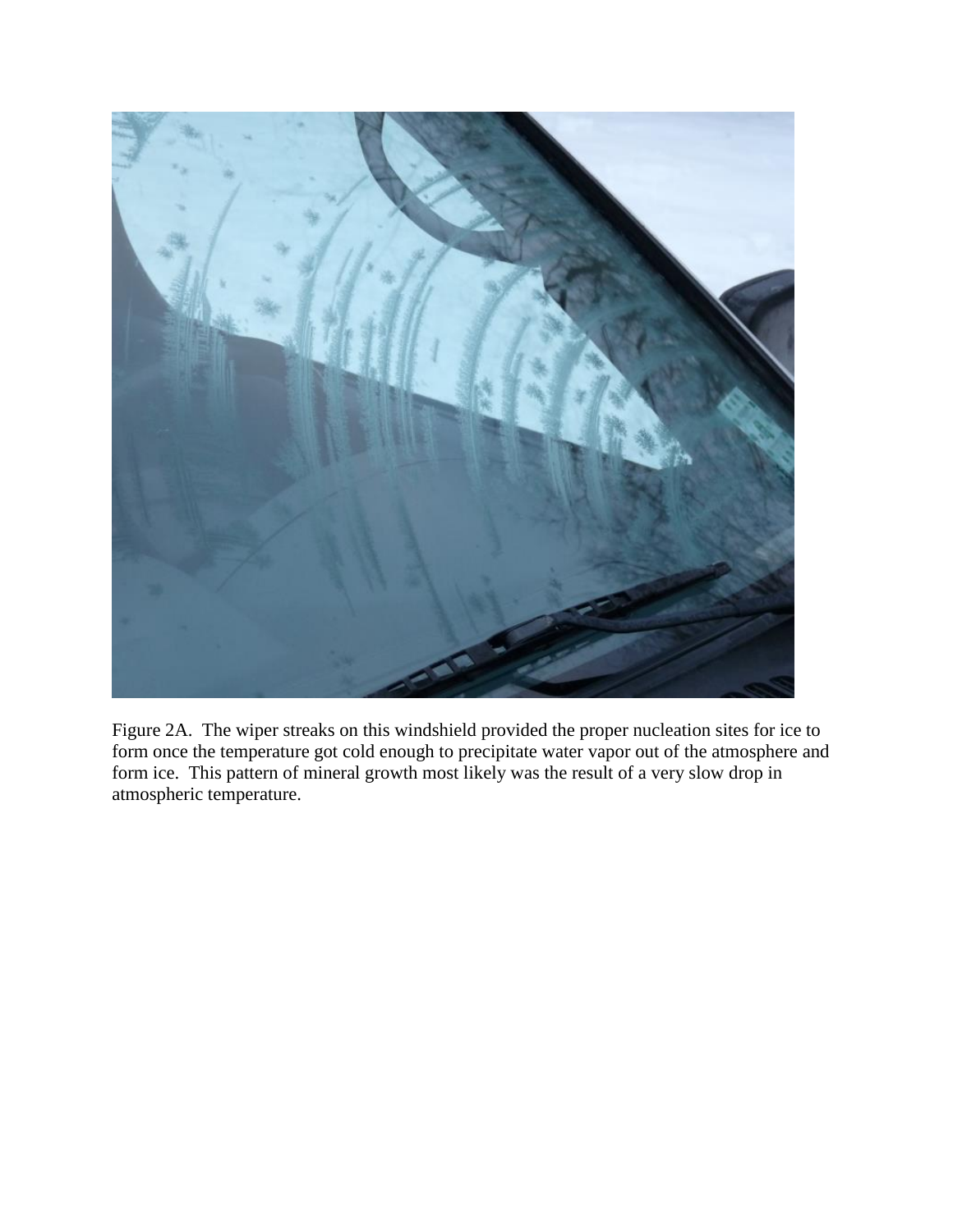

Figure 2B. A close-up view of the windshield in Figure 2A showing how ice prefers growing outward from the initial sites of nucleation along the streaks, rather than starting new nucleation sites scattered randomly all over the glass surface. This pattern of mineral growth is referred to as a *dendritic* habit.

Common changes in environmental conditions resulting in crystallization include removal of the fluid (such as evaporation of water), lowering of the temperature (resulting in freezing), and decreasing the pressure (such as eruption of magma). Probably the most common cause of mineral formation is a temperature decrease. A rapid drop in temperature, as shown in Figure 3, often results in a finer-grained texture because the atoms in solution must rapidly find a place to join a crystalline framework.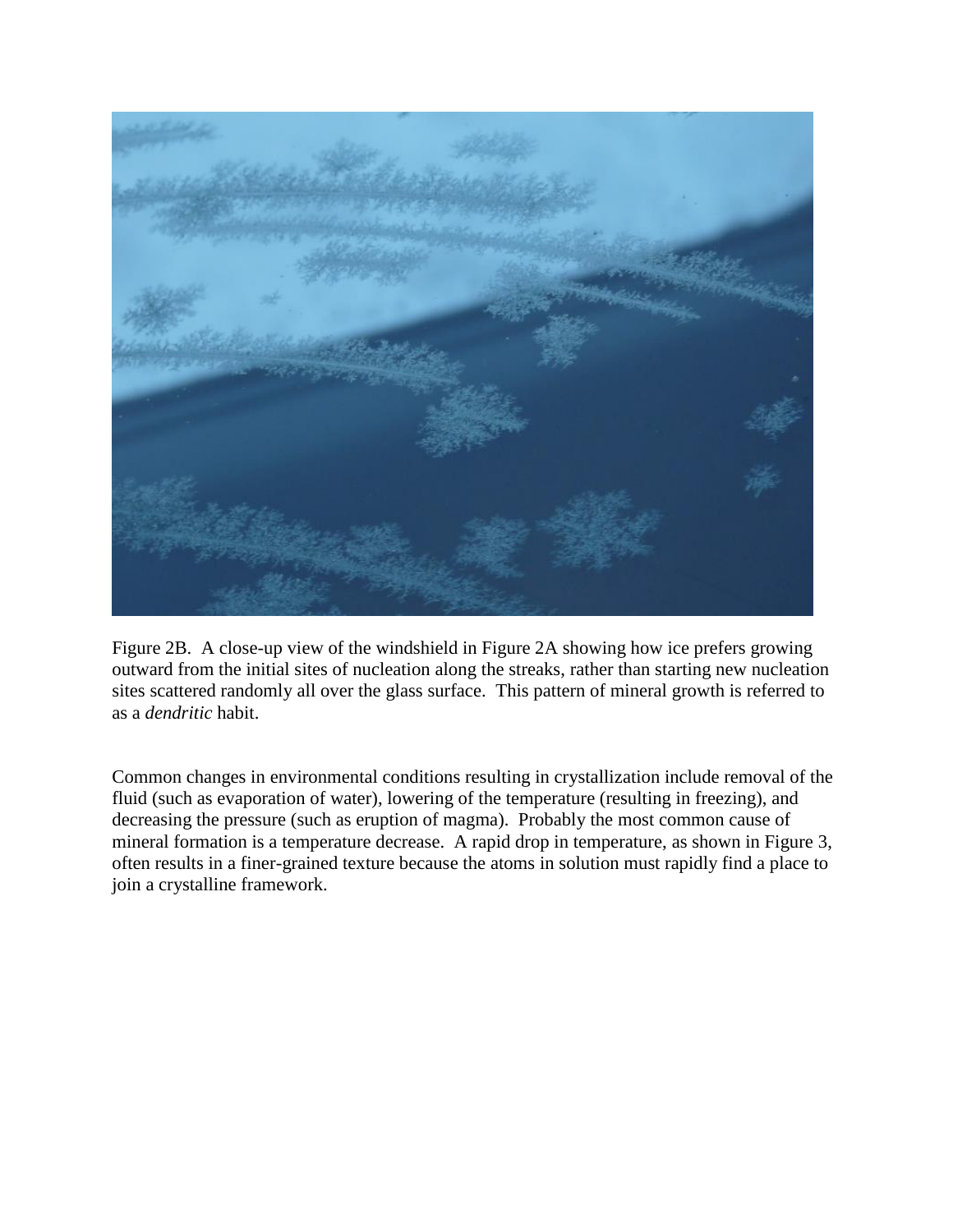

Figure 3. Very fine-grained ice crystals (frost) formed on this windshield because the atmospheric temperature dropped rapidly during the night. Parts of the glass are covered with larger ice crystals (lower left) creating a design above the wiper during earlier parts of the evening, but as the temperature dropped rapidly toward dawn, the ice formed a multitude of nucleation sites leading to a more uniform appearance of tiny crystals. Compare this with Figure 2B, where the atmospheric temperature likely dropped at a much slower rate, resulting in far fewer nucleation sites with larger crystals.

Figure 4 is a geologic example of two rates of cooling for a particular magma. The large pink crystals grew very slowly while the magma was at great depth and cooling very slowly. The dark surrounding groundmass crystallized when the magma moved upward into a much shallower position, where both the temperature and pressure dropped rapidly. Numerous nucleation sites were created, resulting in a fine-grained texture of tiny crystals.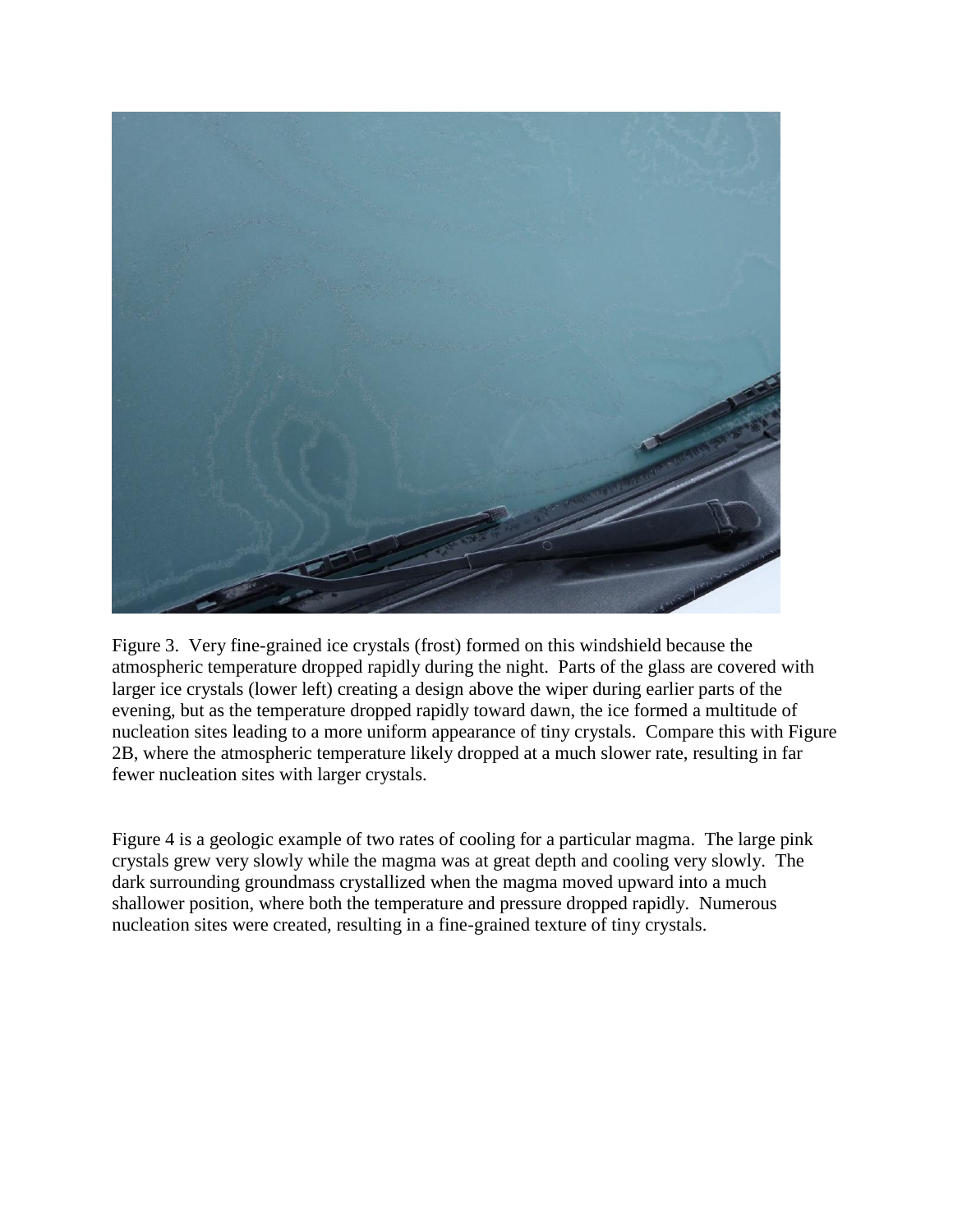

Figure 4. This igneous rock experienced two separate periods of cooling, resulting in two completely different sizes of crystals. Large pink crystals are potassium feldspar, and the finegrained groundmass is a mixture of potassium feldspar, plagioclase feldspar, and quartz. Note the clip of a mechanical pencil along the top of the photograph for scale.

The continued growth of a crystal is strongly influenced by various environmental factors and the space provided for these crystalline structures to enlarge. Eventual shapes and sizes of crystals are controlled by processes during the growth history, not just the configuration of the atomic structure. Figure 5 is an example of a situation where the direction of fluid flow carrying dissolved constituents can have a large influence on the overall final shape of the crystal.